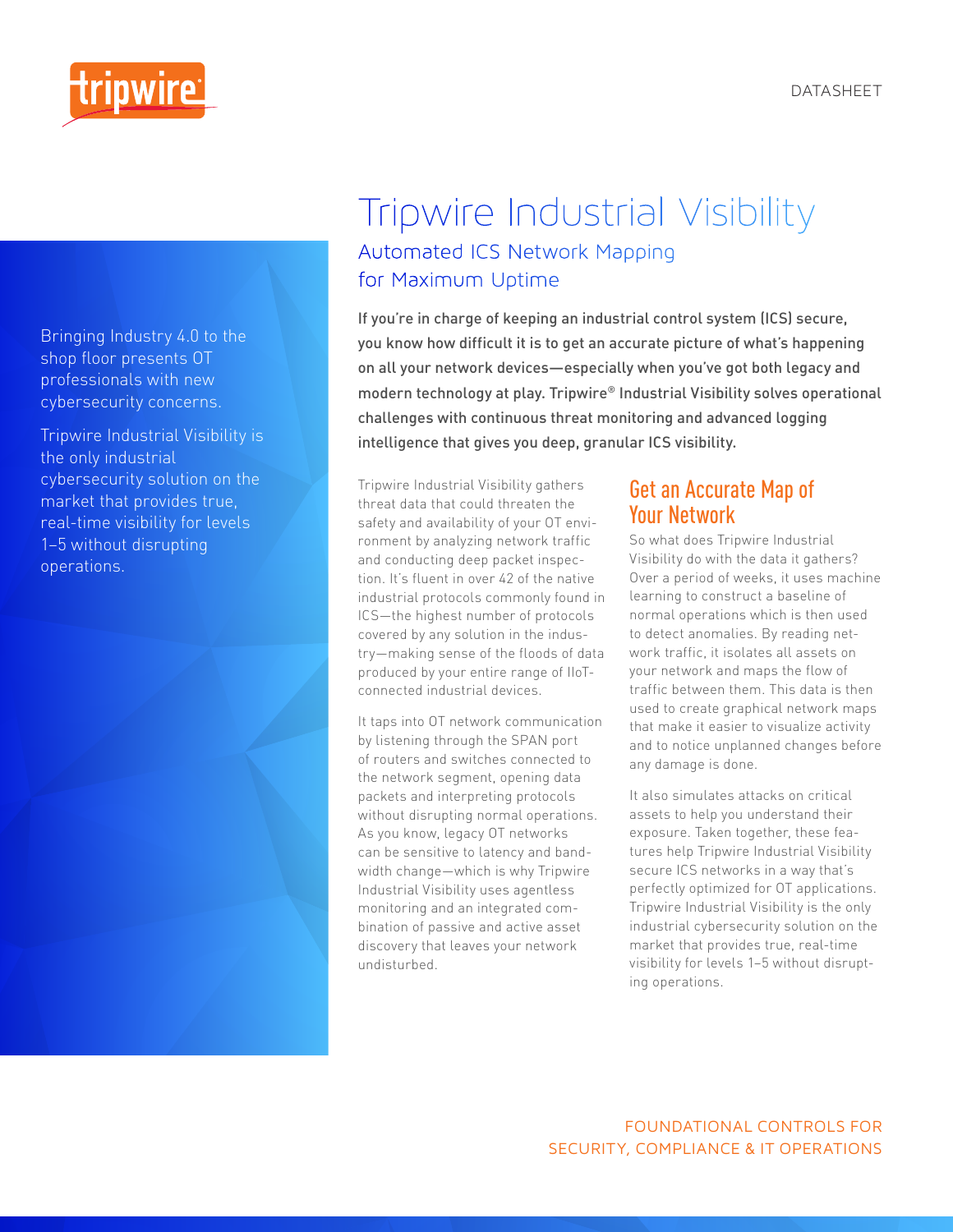# Proactively Fix Vulnerabilities

Once you know what's really going on in your OT environment in terms of connected devices and network traffic, you can use Tripwire Industrial Visibility to drill down and look at common vulnerabilities and exposures (CVEs). These CVEs are publicly available and continuously updated in a centralized clearinghouse where emerging vulnerabilities are posted and verified. If you're using a particular version of firmware or device model, you'll be equipped with actionable information about any known cybersecurity risks associated with it.

# Detect Threats Sooner

Unlike IT networks, OT networks have a preponderance of repetition and predictable, consistent behavior. For example, a manufacturing environment may have to deliver thousands of the same candy bar every day. Electrical utilities must deliver electricity within a narrow window of performance.

This repetition makes it easier to distinguish normal from abnormal behavior. When Tripwire Industrial Visibility uses machine learning to understand what "normal" looks like on your network, it creates a secure baseline and generates actionable alerts anytime unexpected behavior occurs. Inappropriate changes in configuration and unusual commands are compared against baseline behavior to identify intruders.

For example, if files start disappearing or data begins offloading, the suspicious behavior triggers an alert providing immediate situational awareness. This baselining approach means you'll be alerted when an adversary is on your network. Social engineering and other methods of passwords exfiltration traditionally make it hard to catch invalid users. However, Tripwire Industrial Visibility can flag intruders even if they've successfully stolen legitimate credentials—their login info may look unremarkable, but their behavior will deviate from normal.



Fig. 1 Tripwire Industrial Visibility employs sensors throughout your OT network to provide complete visibility to provide integrity and resilience.

# Block Attack Vectors

ICS attackers have a number of motives. You need to be ready for a broad range of breach scenarios, such as disgruntled employees wanting to compromise productivity, competitors attempting intellectual property theft, and even state-sponsored or organized criminal attacks on critical infrastructure. Tripwire Industrial Visibility helps you pinpoint your most sensitive assets and understand how they can be reached through various attack vectors in your network.

For example, someone overseeing a shop floor in an oil refinery may know that their most sensitive asset is the system that maintains oil temperatures. A hacker enters an email server by way of an internet-connected device. How do they get from the email server to their target? The hacker needs to follow a path to their target from IT to OT using crackable devices as stepping stones. That's why ICS operators need to have an accurate network map that details each device's known vulnerabilities. You can use that information to block



Fig. 2 Top destination and source IPs.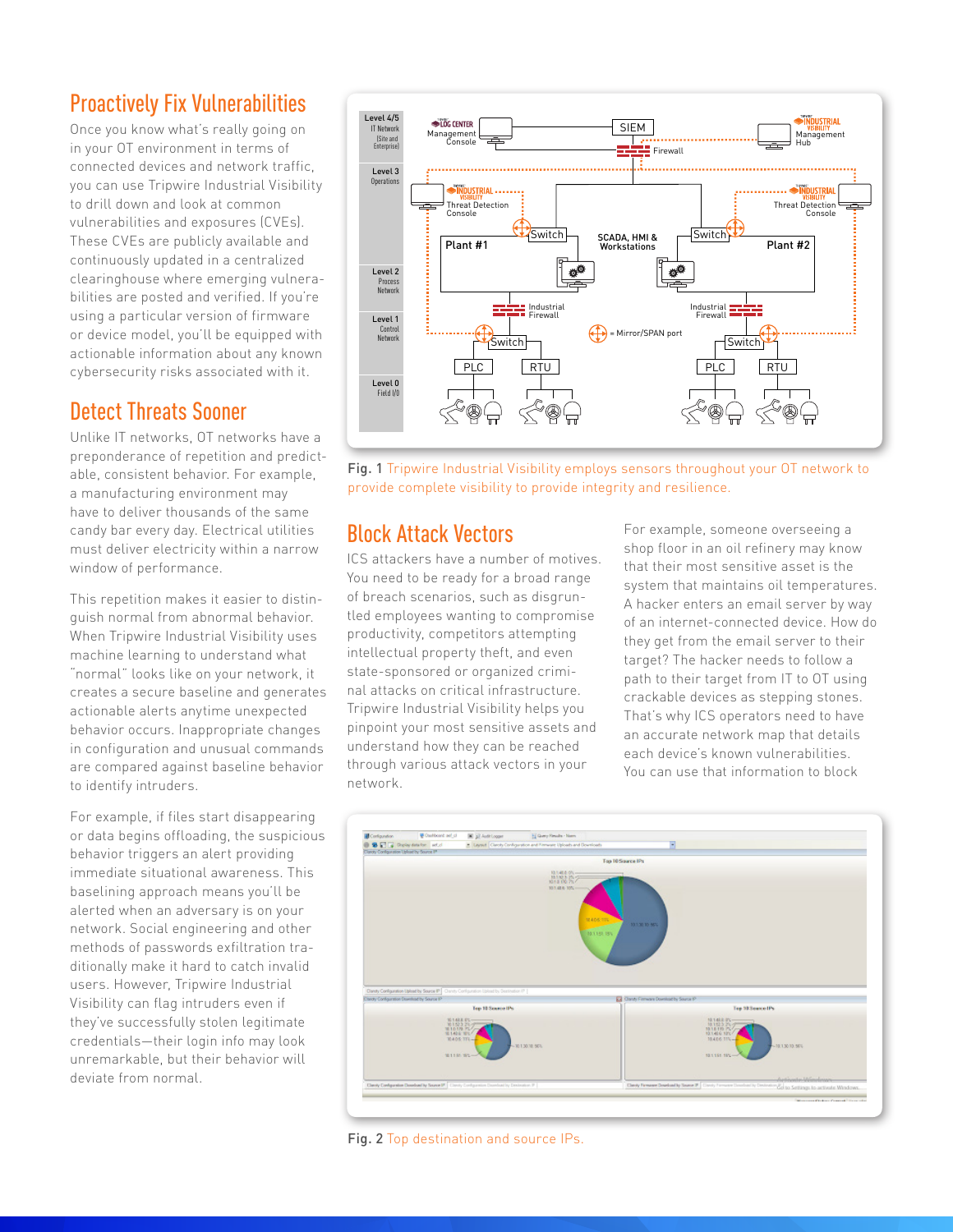the hacker's path to your most sensitive asset.

Essentially, you can use Tripwire Industrial Visibility's threat modeling feature to learn what devices are connected to your sensitive assets and break the links your adversaries could use to reach those assets. When you highlight a sensitive asset, Tripwire Industrial Visibility will then posit attack vectors that could be executed against it.

Tripwire Industrial Visibility's log management feature helps bring your ICS into alignment with industrial cybersecurity best practice standards like IEC 62443 and NIST.

# Automate Security Controls

Tripwire Industrial Visibility leverages change management, event logging, passive monitoring and active scanning. Tripwire and its parent company, Belden, offer over 20 years of experience in leading global cybersecurity solutions, and over 100 years in supporting the world's largest industrial businesses.

#### Change management

Tripwire Industrial Visibility reads configuration changes as they're made to log and report modifications. You'll be able to detect a suspicious change such as credential escalation—before it results in real harm to your OT environment's process and product.

### Event logging

Logging change events makes it possible to reset a penetrated system to its last known good state, reducing mean time to repair. Tripwire Industrial Visibility includes Tripwire Log Center™, which gathers and aggregates event logs across multiple devices. Tripwire Log Center normalizes the data carried by varied devices and Syslog inflows. It then correlates events from that data,

**Event Details** āii RESULTS (S/13) Q Search by description  $\overline{\mathbf{x}}$ opscalamow TYPE TIMESTAMP 0 in. 10771 MODBUS: Schneider command - Get PLC Status 18/06/2018 1645 **BaselineDeviation** 10772 MODBUS: Schneider command - Query Diagnostics **BaselineDeviation** 18/06/2018, 16:45 10773 MODBUS: Schneider command - Keep PLC Reservation **BaselineDeviation** 18/06/2018 16:45 10776 MODBUS: Schneider command - Read Memory Block (Block: 19) **BaselineDeviation** 19/05/2018, 16:45 10775 MODBUS: Schneider command - Read Memory Block (Block: 20) **BaselineDeviation** 18/06/2018, 16:45  $\mathbf{p}$ Page 1 of 1



displaying actionable insights in a clear dashboard view.

#### Advanced scanning

The solution uses a combination of passive monitoring and active scanning to avoid disrupting sensitive legacy systems. A strategic combination of agentless and agent-based scanning keeps legacy systems up and running. Unlike traditional vulnerability management (VM) and security configuration management (SCM) products, it employs no-touch sensing that can be used when legacy systems would otherwise crash when polled.

Because operations vary from organization to organization, Tripwire helps you manage your network based on its specific requirements. This includes passive monitoring, active scanning, or and hybridized approach—all without network disruption.

### **Summary**

Tripwire Industrial Visibility provides ICS operators total clarity into the devices and activity on their network. It uses change management, event logging, and threat modeling to help you keep your most sensitive assets out of reach of intruders. By using sophisticated scanning and detection, the solution protects the core integrity and cyber resilience of your OT environment to keep you operating at peak availability and uptime.

# Ready for a Demo?

Let us take you through a demo of Tripwire Industrial Visibility and answer any questions you have. Visit tripwire.com/contact/ request-demo.